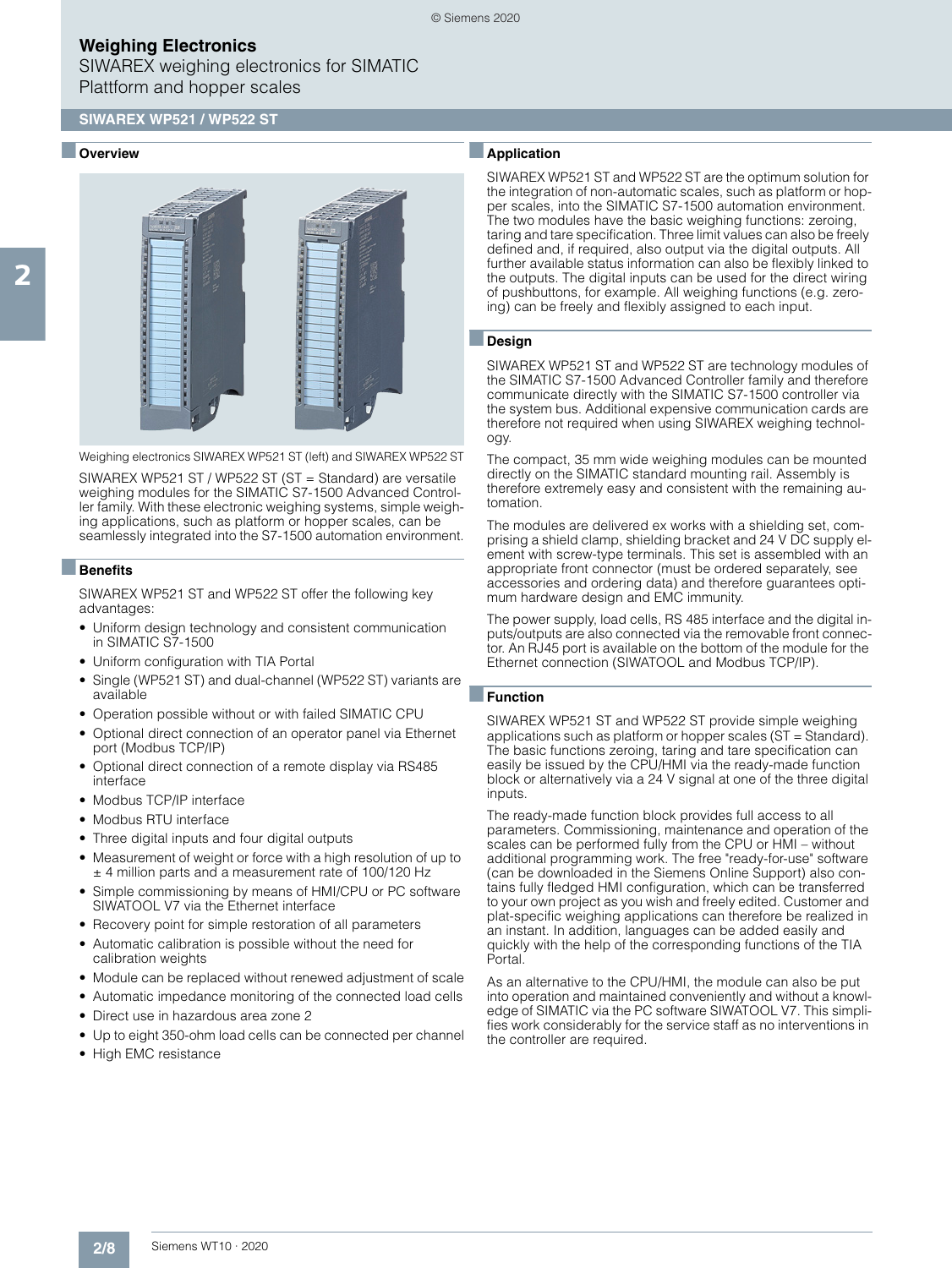**Weighing Electronics** SIWAREX weighing electronics for SIMATIC Plattform and hopper scales

**SIWAREX WP521 / WP522 ST**

### **Function** (continued)

The automatic impedance monitoring of the module also increases plant safety and availability. The total impedance of the connected cells is determined as the reference value during commissioning. You can also freely define from which percentage deviation from the reference value a corresponding status bit is to be set. In the event of an error (e.g. severing of a load cell cable), this bit can generate corresponding alarms in the controller and initiate measures. The impedance is continuously monitored every 100 ms.

Up to eight 350-ohm load cells switched in parallel can be connected per scale (per channel).

The modules can be integrated into the plant network via the Ethernet interface of the modules, so that during servicing, remote access is easily possibly worldwide by means of SIWATOOL . Please refer to the information at <http://www.siemens.com/industrialsecurity>

A firmware update of the modules can be performed via the TIA Portal (MMC card or by file selection) or SIWATOOL V7.



#### *Software SIWATOOL V7*

The software SIWATOOL V7 for Windows operating systems is optionally available for commissioning and servicing. The software is free of charge and part of the configuration package (see accessories).

The program enables the scales to be parameterized and commissioned without the need for prior knowledge of the automation system. During servicing, the technician can use a PC to analyze and test the procedures in the scale. Reading the power fail-safe diagnostics buffer is also a useful feature for troubleshooting. A trace can also be started and read. This trace records all the weight values and status information in 10 ms intervals. The data can be read out using SIWATOOL V7 and exported to spreadsheet programs, thus enabling highly granular investigation and optimization.

The following are just some of the tasks that can be carried out using SIWATOOL V7:

- Parameter assignment and calibration of the scale
- Testing of scale properties
- Recording and analysis of weighing sequence (trace)
- Firmware update
- Creation/loading of external backup files



SIWATOOL V7, layout of the program windows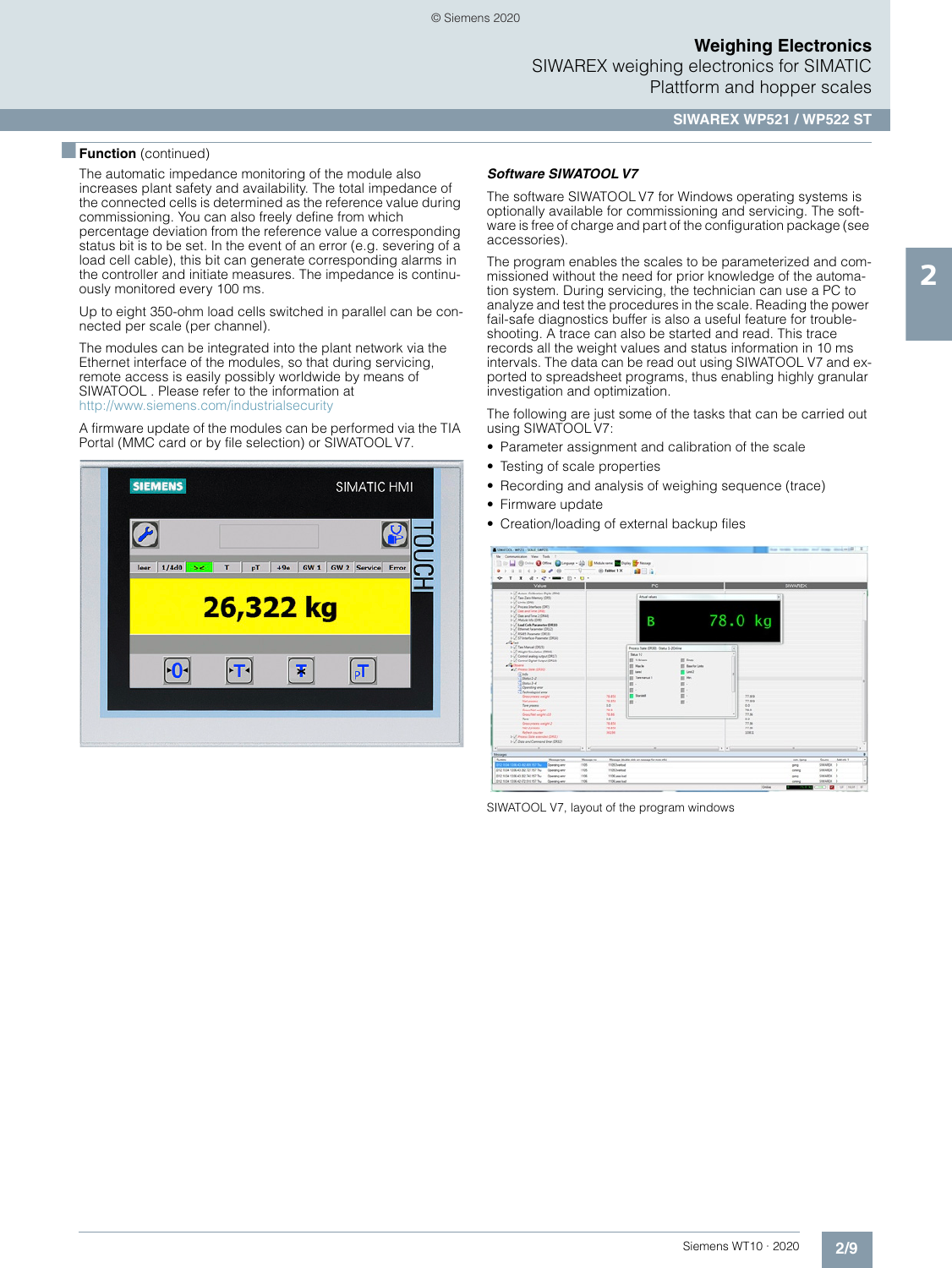# **Weighing Electronics**

SIWAREX weighing electronics for SIMATIC Plattform and hopper scales

## **SIWAREX WP521 / WP522 ST**

## ■**Technical specifications**

| <b>SIWAREX WP521 ST / WP522 ST</b>                                                               |                                                                                                                                                                                                                                                                                                                                                                                                                                                                                                                                           |  |  |
|--------------------------------------------------------------------------------------------------|-------------------------------------------------------------------------------------------------------------------------------------------------------------------------------------------------------------------------------------------------------------------------------------------------------------------------------------------------------------------------------------------------------------------------------------------------------------------------------------------------------------------------------------------|--|--|
| Weighing modes                                                                                   | • Non-automatic scales, e.g. platform<br>and hopper scales                                                                                                                                                                                                                                                                                                                                                                                                                                                                                |  |  |
| Ports                                                                                            | • 1 x SIMATIC S7-1500 system bus<br>• 1 x Ethernet (SIWATOOL, Modbus<br>TCP/IP)<br>$\bullet$ 1 $\times$ RS 485 per channel (Modbus<br>RTU or remote display)<br>$\bullet$ 3 $\times$ digital inputs per channel<br>(24 V DC)<br>• 4 x digital outputs (24 V DC short-<br>circuit proof) per channel<br>$\bullet$ 3 limits<br>• Zeroing<br>$\bullet$ Tare<br>• Tare specification<br>• Zero adjustment<br>• Trace function for signal analysis<br>• Internal restore point<br>• SIMATIC S7-1500 integrated and/or<br>stand-alone operation |  |  |
| <b>Functions</b>                                                                                 |                                                                                                                                                                                                                                                                                                                                                                                                                                                                                                                                           |  |  |
| Parameter assignment                                                                             | • Using function block in SIMATIC S7-<br>1500 and HMI<br>• Using SIWATOOL V7<br>• Using Modbus TCP/IP<br>• Using Modbus RTU                                                                                                                                                                                                                                                                                                                                                                                                               |  |  |
| Remote display (see accessories)                                                                 |                                                                                                                                                                                                                                                                                                                                                                                                                                                                                                                                           |  |  |
| Connection                                                                                       | <b>Via RS 485</b>                                                                                                                                                                                                                                                                                                                                                                                                                                                                                                                         |  |  |
| Display                                                                                          | Additional display for weight value                                                                                                                                                                                                                                                                                                                                                                                                                                                                                                       |  |  |
| <b>Measuring accuracy</b>                                                                        |                                                                                                                                                                                                                                                                                                                                                                                                                                                                                                                                           |  |  |
| Error limit according to DIN 1319-1 of<br>full-scale value at 20 °C ± 10 K<br>$(68 °F \pm 10 K)$ | 0.05%                                                                                                                                                                                                                                                                                                                                                                                                                                                                                                                                     |  |  |
| Internal resolution                                                                              | Up to $\pm$ 4 million parts                                                                                                                                                                                                                                                                                                                                                                                                                                                                                                               |  |  |
| Number of measurements/second                                                                    | 100 or 120 (selectable)                                                                                                                                                                                                                                                                                                                                                                                                                                                                                                                   |  |  |
| Filter                                                                                           | • Low-pass filter 0.05  50 Hz<br>• Average value filter                                                                                                                                                                                                                                                                                                                                                                                                                                                                                   |  |  |
| <b>Weighing functions</b>                                                                        |                                                                                                                                                                                                                                                                                                                                                                                                                                                                                                                                           |  |  |
| Weight values                                                                                    | $\bullet$ Gross<br>$\bullet$ Net<br>$\bullet$ Tare                                                                                                                                                                                                                                                                                                                                                                                                                                                                                        |  |  |
| Limit values                                                                                     | • 2 $\times$ min/max<br>• 1 $\times$ empty                                                                                                                                                                                                                                                                                                                                                                                                                                                                                                |  |  |
| Zeroing                                                                                          | Per command                                                                                                                                                                                                                                                                                                                                                                                                                                                                                                                               |  |  |
| Tare                                                                                             | Per command                                                                                                                                                                                                                                                                                                                                                                                                                                                                                                                               |  |  |
| Tare specification                                                                               | Per command                                                                                                                                                                                                                                                                                                                                                                                                                                                                                                                               |  |  |

| SIWAREX WP521 ST / WP522 ST                                            |                                                                                                                             |  |
|------------------------------------------------------------------------|-----------------------------------------------------------------------------------------------------------------------------|--|
| <b>Compatible sensors</b>                                              | Analog load cells / full-bridge strain<br>gauges (1-4 mV/V) in 4-wire or 6-wire<br>system                                   |  |
| Load cell powering                                                     |                                                                                                                             |  |
| Supply voltage<br>(regulated via feedback)                             | 4.85 V DC                                                                                                                   |  |
| Permissible load resistance                                            |                                                                                                                             |  |
| $\bullet$ R <sub>Lmin</sub><br>$\bullet$ R <sub>Lmax</sub>             | $>$ 40 $\Omega$<br>$<$ 4 100 $\Omega$                                                                                       |  |
| With SIWAREX IS Ex interface                                           |                                                                                                                             |  |
| $\bullet$ $\mathsf{R}_{\mathsf{Lmin}}$                                 | $> 50 \Omega$<br>$<$ 4 100 $\Omega$                                                                                         |  |
| $\bullet$ R <sub>Lmax</sub>                                            |                                                                                                                             |  |
| Load cell characteristic                                               | 1  4 mV/V                                                                                                                   |  |
| Permissible range of the measure-<br>ment signal (with 4 mV/V sensors) | $-21.3+21.3$ mV                                                                                                             |  |
| Max. distance of load cells                                            | 800 m (2 624 ft)                                                                                                            |  |
| <b>Connection to load cells</b><br>in Ex zone 1                        | Optionally via SIWAREX IS Ex<br>interface                                                                                   |  |
| <b>Certificates</b>                                                    | • ATEX Zone 2<br>$\bullet$ UL<br>$\bullet$ KCC<br>$\bullet$ FAC<br>$\bullet$ RCM<br>$\bullet$ FM<br>$\bullet$ IECE $\times$ |  |
| <b>Auxiliary power supply</b>                                          |                                                                                                                             |  |
| Rated voltage                                                          | 24 V DC                                                                                                                     |  |
| Max. power consumption WP521 ST /<br><b>WP522 ST</b>                   | 120 mA / 200 mA                                                                                                             |  |
| Max. power consumption<br>SIMATIC Bus                                  | 35 mA @ 15 V                                                                                                                |  |
| IP degree of protection to<br>DIN EN 60529; IEC 60529                  | <b>IP20</b>                                                                                                                 |  |
| <b>Climatic requirements</b>                                           |                                                                                                                             |  |
| $T_{min(IND)} \dots T_{max(IND)}$<br>(operating temperature)           |                                                                                                                             |  |
| • Horizontal installation                                              | $-10+60$ °C (14  140 °F)                                                                                                    |  |
| • Vertical installation                                                | -10  +40 °C (14  104 °F)                                                                                                    |  |
| <b>EMC requirements</b>                                                | According to IEC 61000-6-2:2004;<br>IEC 61000-6-4:2007+A1:2011                                                              |  |
| Dimensions (W $\times$ H $\times$ D)                                   | $35 \times 147 \times 129$ mm<br>$(1.38 \times 5.79 \times 5.08$ inch)                                                      |  |